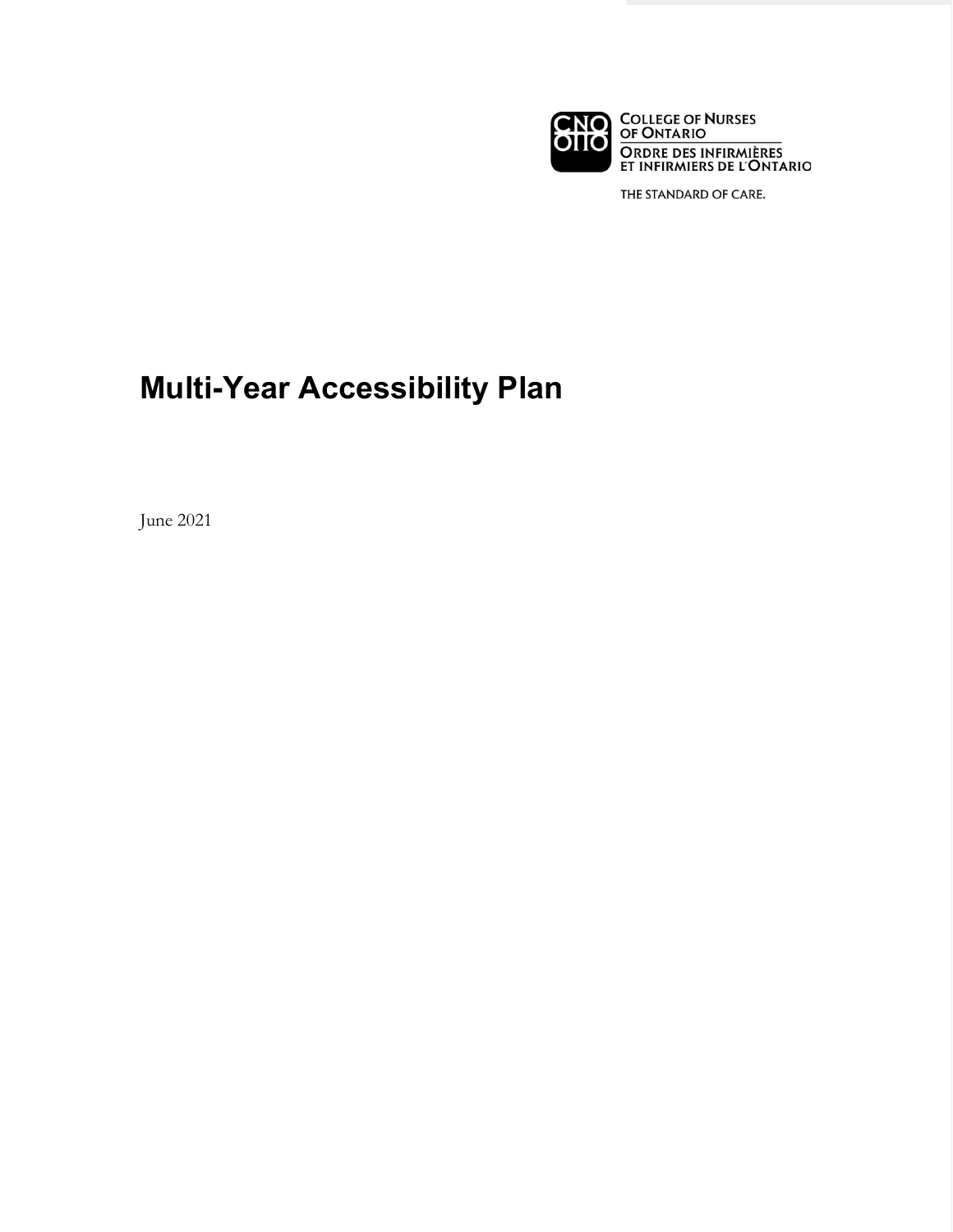### **Table of Contents**

| <b>Our Commitment</b>                 | pg.1 |
|---------------------------------------|------|
| <b>Our Plan</b>                       | pg.1 |
| <b>Customer Service</b>               | pg.3 |
| <b>Training</b>                       | pg.4 |
| <b>Information and Communications</b> | pg.5 |
| <b>Feedback</b>                       | pg.8 |
| <b>Glossary of Terms</b>              | pg.9 |

### **OUR MISSION: Regulating nursing in the public interest.**

### **OUR VISION: Leading in regulatory excellence.**

 Multi-Year Accessibility Plan, Created November 2014 Revised December 2014 Revised June 2021

Copyright © College of Nurses of Ontario, 2021

 Commercial or for-profit redistribution of this document in part or in whole is prohibited except with the written consent of CNO. This document may be reproduced in part or in whole for personal or educational use without permission, provided that:

- due diligence is exercised in ensuring the accuracy of the materials reproduced;
- • CNO is identified as the source; and
- • the reproduction is not represented as an official version of the materials reproduced, nor as having been made in affiliation with, or with the endorsement of, CNO.

College of Nurses of Ontario 101 Davenport Rd. Toronto, ON M5R 3P1

www.cno.org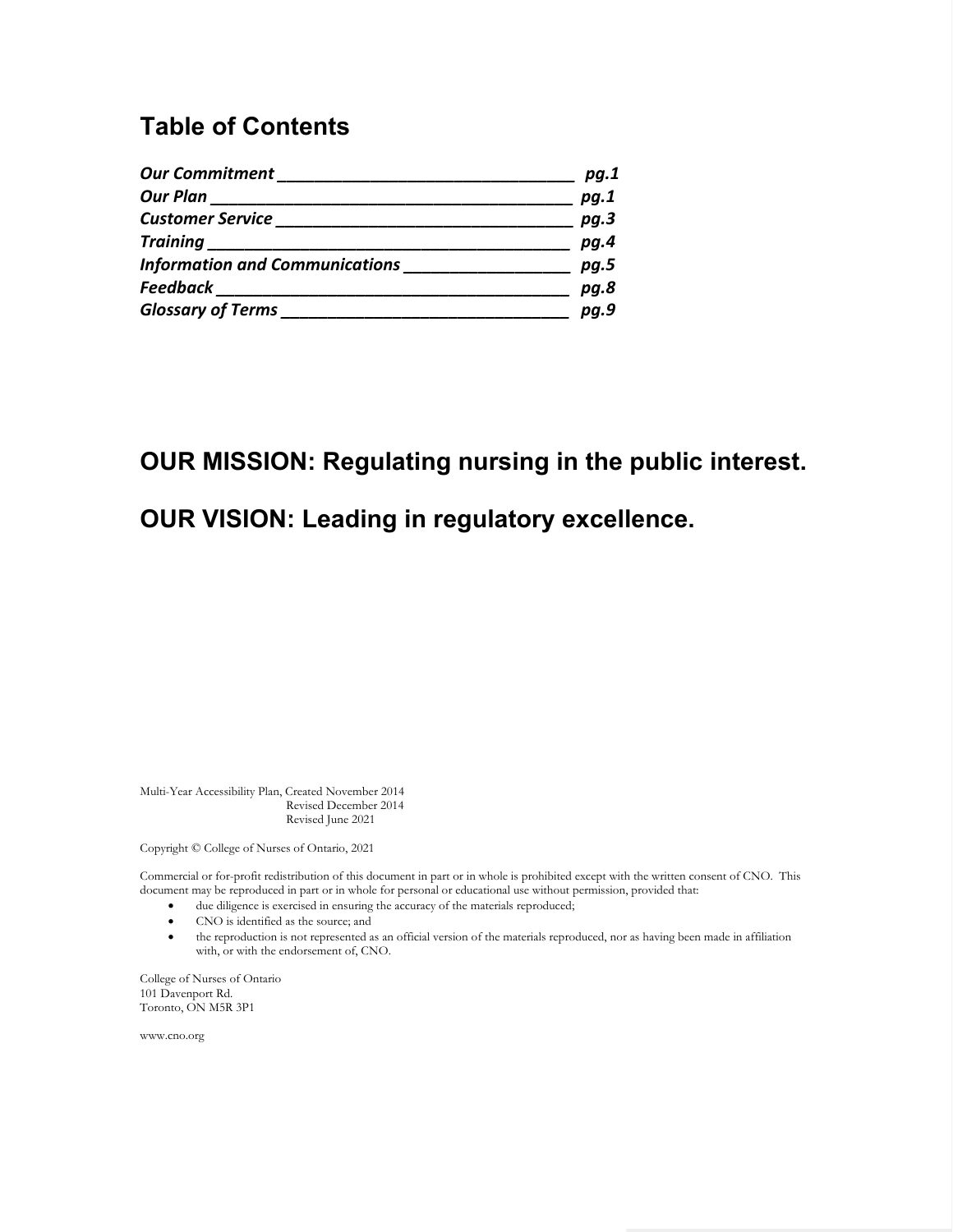### **OUR COMMITMENT**

 The College of Nurses of Ontario (CNO) is committed to treating integration and equal opportunity. We will continue to meet the and removing barriers to accessibility and by meeting our *Ontarians with Disabilities Act, 2005* (AODA). all people in a way that allows them to maintain their dignity and independence. Building on CNO's **Providing Goods and Services to People with Disabilities** policy, we believe in needs of people with disabilities in a timely manner by preventing obligations under the Accessibility Standards for Customer Service and Integrated Accessibility Standards of the *Accessibility for* 

## **OUR PLAN**

 plan outlines the steps CNO will take to provide inclusive and accessible services to our members, applicants, employees, and the The College of Nurses of Ontario (CNO)'s multi-year accessibility general public.

CNO's plan addresses the identification and removal of barriers to accessibility in the following areas:

- Customer Service
- Information and Communications
- Employment
- Design of Public Spaces

 As part of our plan, we engage in a proactive regular review of our existing or new policies. policies to ensure that all barriers to accessibility are removed and additional features related to accessibility are incorporated into

The plan will be formally reviewed every five years, but we will update the plan as needed to ensure ongoing compliance with accessibility laws. In addition, we will report our achievements in enhancing accessibility through updates on our website, [www.cno.org.](http://www.cno.org)

 **participation of persons In 2005, the Ontario government passed the**  Accessibility for Ontarians with Disabilities Act **(AODA). This legislation is designed to enhance the with disabilities in all aspects of life in Ontario through the identification, removal and prevention of barriers to access.**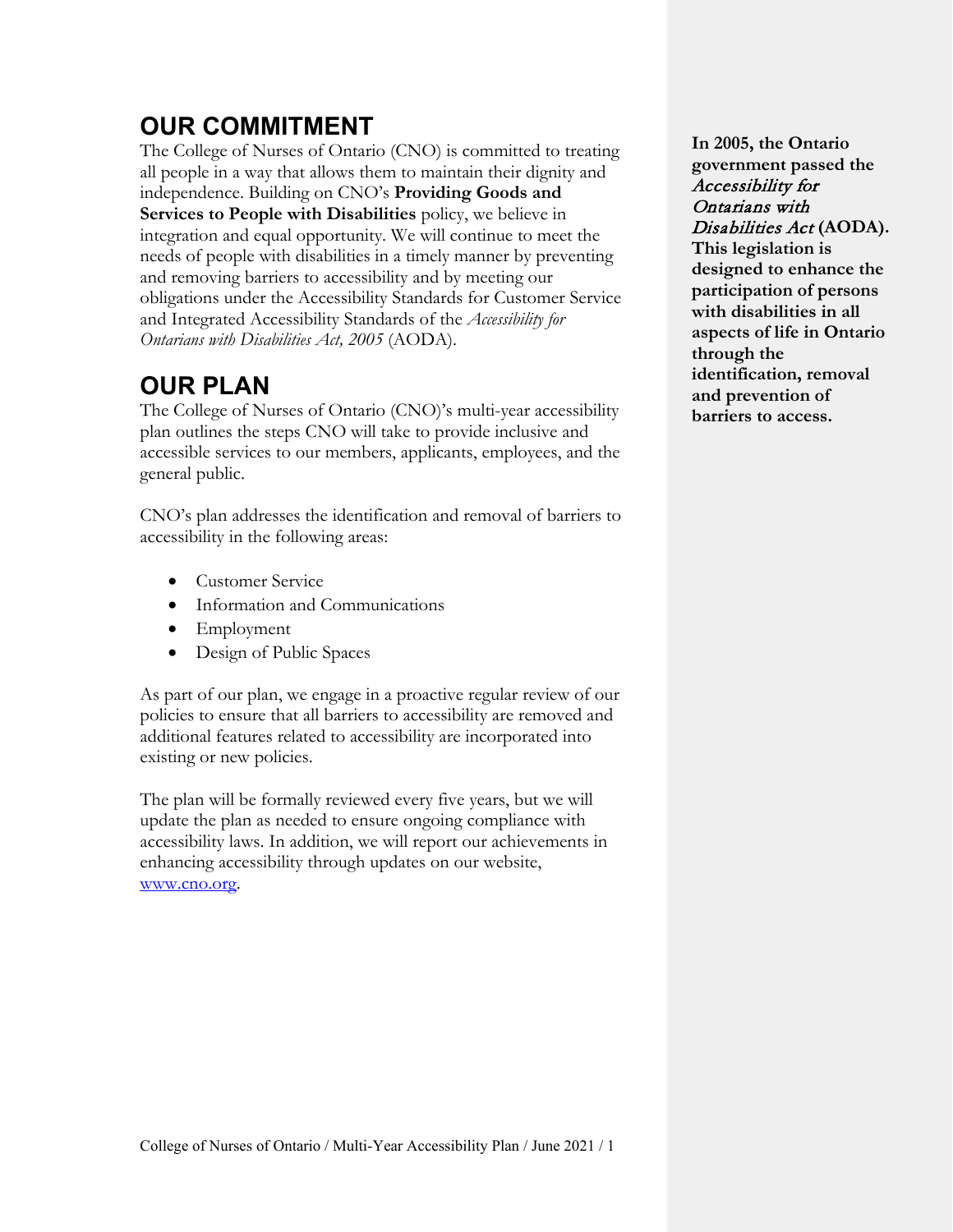## **KEY ACCOMPLISHMENTS**



The CNO Accessibility Road Map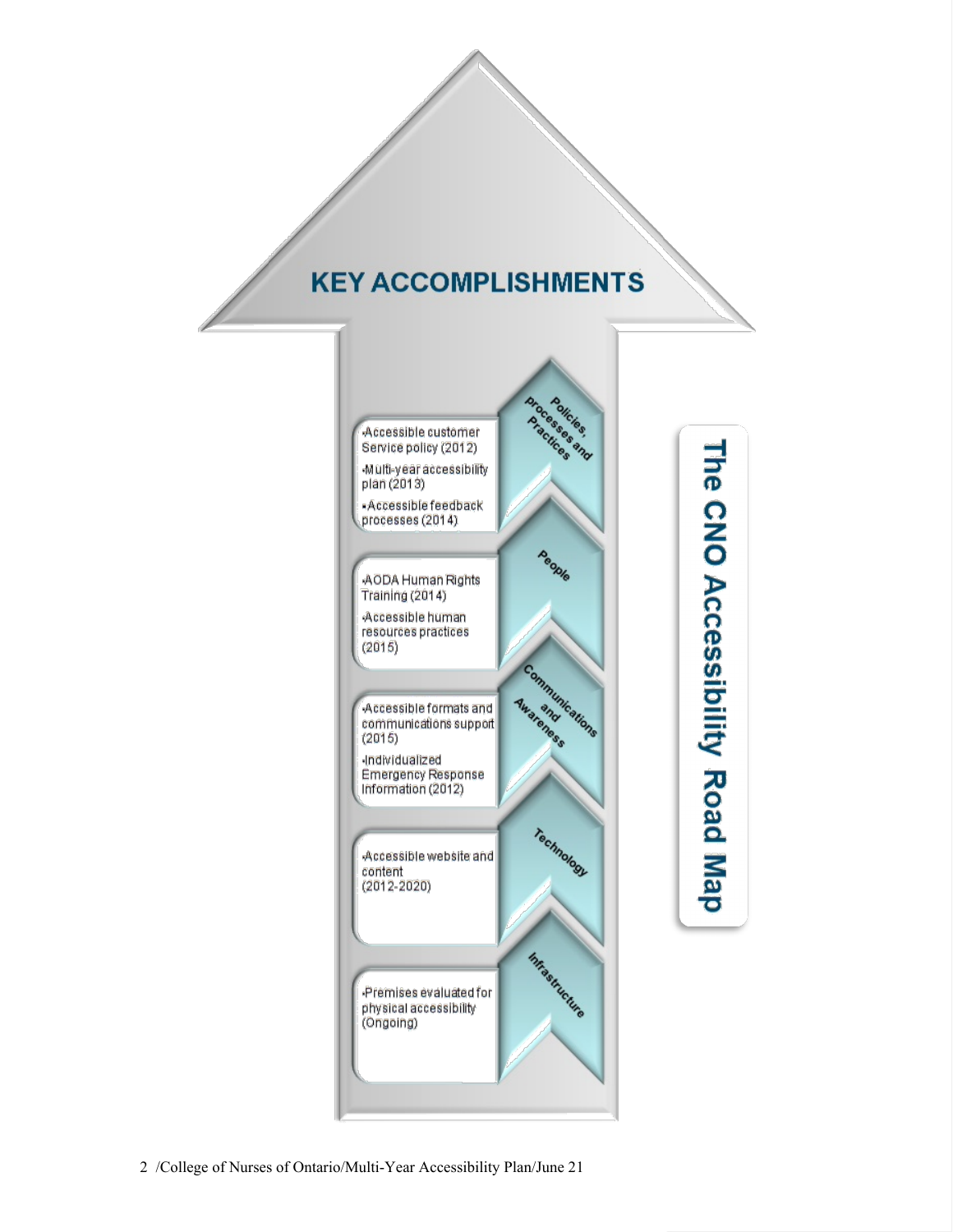### **CUSTOMER SERVICE**

CNO's processes or obtain assistance. CNO is committed to providing people with disabilities the same opportunity to access our goods and services and allowing them to benefit from the same services, in the same place and in a similar way as other members of the public. We interact with customers every day: applicants for registration, members of CNO, and the general public. In addition to engaging with customers over the phone, mail or email, we have a customer service desk where individuals may appear in person to request information about

On January 1, 2012, CNO implemented its policy "Providing Goods and Services to People with Disabilities" to guide our approach to accessible customer service.

We are committed to ongoing compliance with the requirements of the Accessibility Standards for Customer Service by:

- Reviewing and updating our policies regularly to remove barriers and facilitate accessible customer service practices
- Incorporating customer feedback into our processes
- Ensuring that all new and existing employees receive training and orientation on providing service to people with disabilities

### **OUR ACCOMPLISHMENTS:**

 on the requirements of the AODA Customer Service Standard and All employees as of January 1, 2012 were provided with orientation our policies on accessible customer service. This training included a review of the on-line learning module *"Serve-Ability: Transforming Ontario's Customer Servic*e" and an overview of the assistive devices available on CNO's premises.

Training on the Accessibility Standards for Customer Service, Information and Communications, Employment, Design of Public Spaces, General Requirements, and the Human Rights Code have been incorporated into our new hire orientation.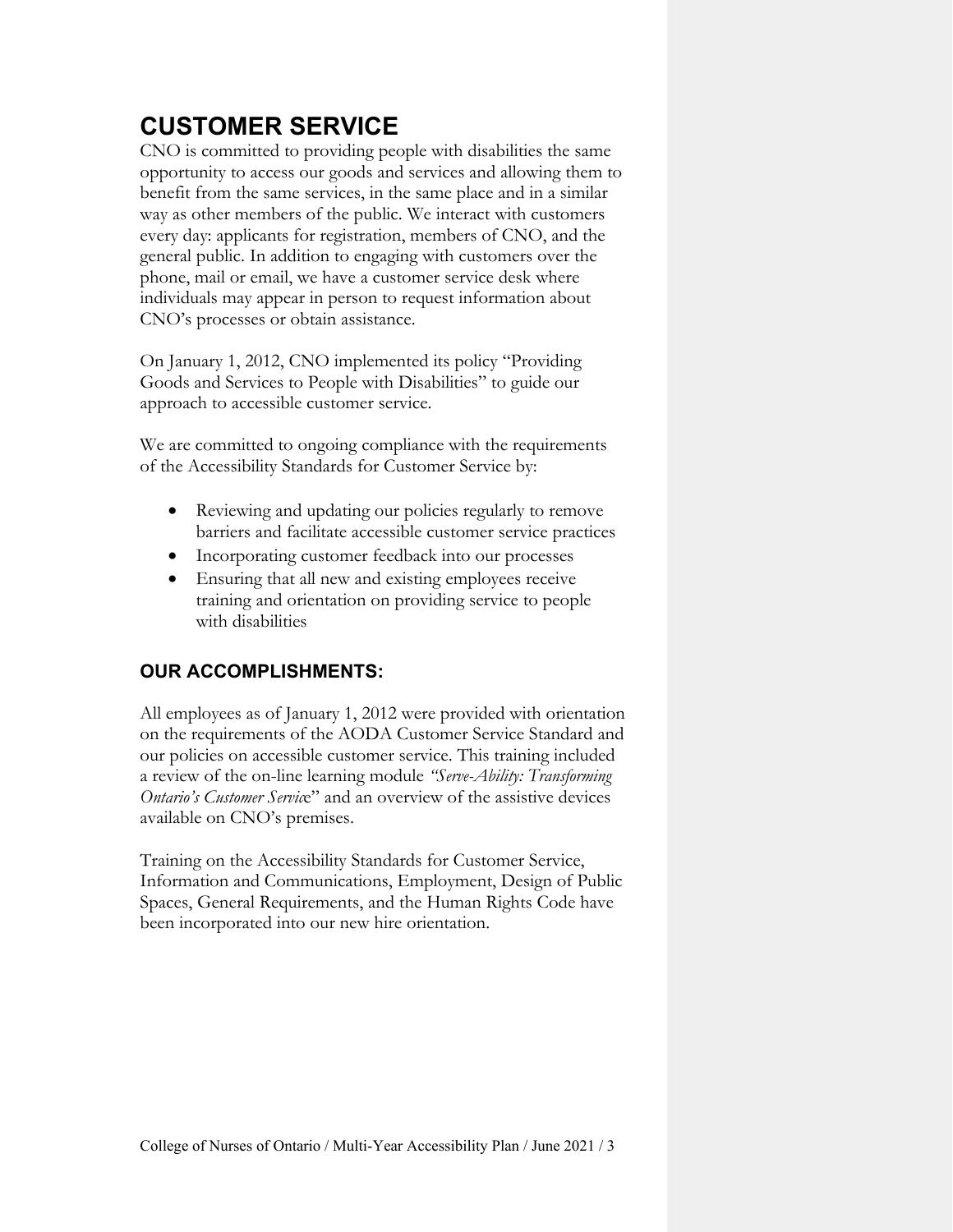### **TRAINING**

CNO is committed to ensuring that all employees, volunteers and other individuals providing services on behalf of CNO receive training on the requirements in the Integrated Accessibility Standards Regulation under the AODA and on the Human Rights Code as it relates to people with disabilities. Training will be provided in a way that best suits the duties of the individual with accessibility in mind.

As of **January 1, 2015**, CNO has taken the following steps to meet this commitment:

- Utilized on-line learning modules on the AODA to train all employees;
- Ensured that existing employees and other individuals providing services on behalf of CNO received appropriate training by December 31, 2014;
- Incorporated training on the Human Rights Code and requirements of the AODA as they apply to our organization into the new hire orientation plan;
- Require employees to annually review CNO's policies relating to accessibility and the accommodation of individuals with disabilities; and
- • Provided training on the requirements of the AODA and Human Rights Code as it pertains to the individual's duties and persons with disabilities to:
	- o all employees; and
	- o members of CNO's Council and committees as part of new member and annual orientation.

**The Integrated Accessibility Standards Regulation (IASR) became law in 2011. It consists of over 75 requirements to remove barriers in the areas of information and communication, employment, transportation, and public spaces.** 

 **Providing training on the AODA and the Human Rights Code is one of the legal requirements.**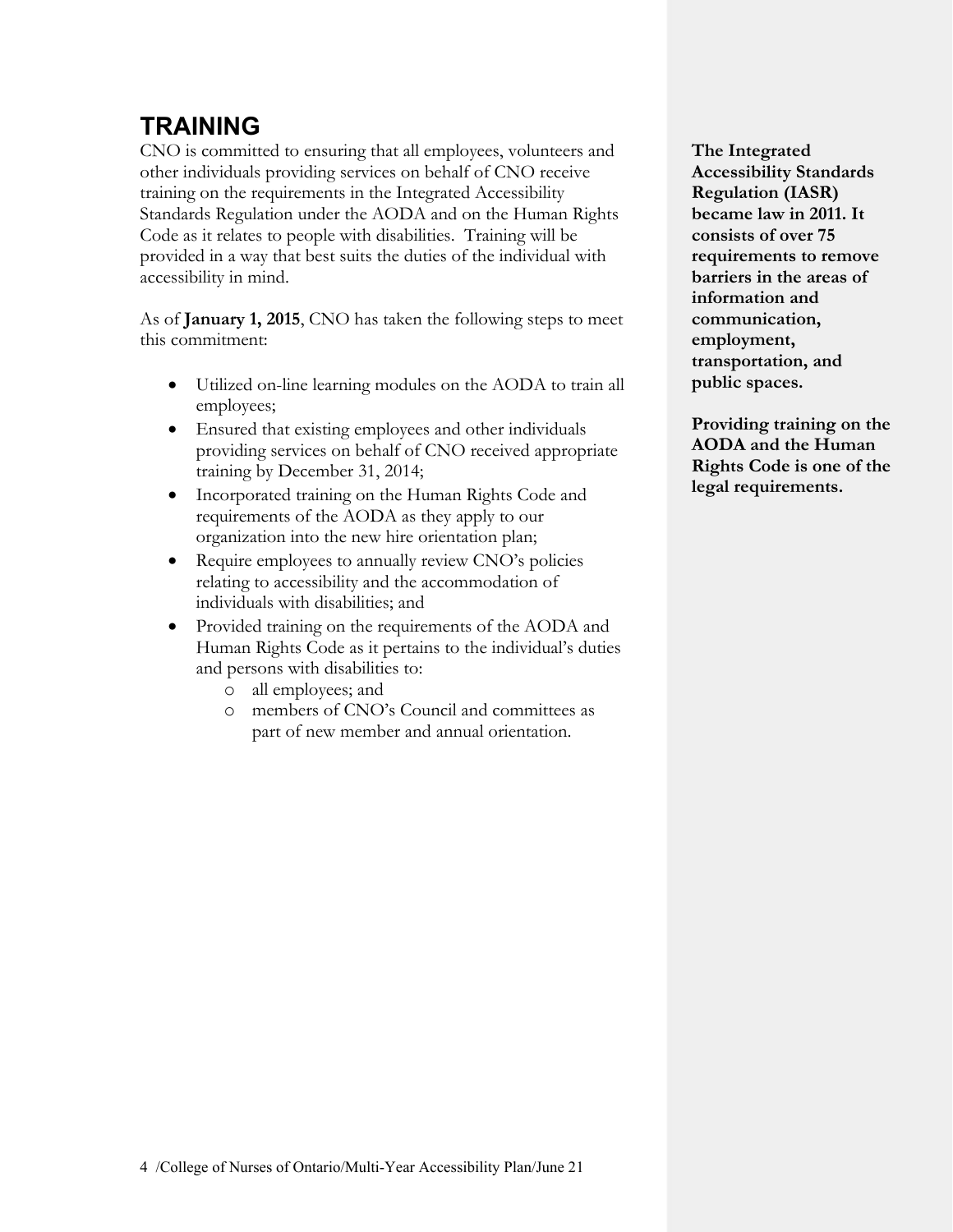### **INFORMATION AND COMMUNICATIONS**

needs. CNO is committed to meeting the communication needs of people with disabilities. We will consult with people with disabilities to determine their information and communication

 accessible to people with disabilities by providing or arranging for As of **January 1, 2015**, all existing feedback processes are accessible formats and communication supports upon request.

 CNO has also taken the following steps to ensure that we provide disabilities upon request: accessible formats and communication supports for people with

- Consult with the person making the request to determine the suitability of the accessible format or communication support
- at a cost no more than that charged to other persons • Provide or arrange for the provision of the accessible format or communication support in a timely manner and
- Notify the public of the availability of accessible formats and communication supports

By **January 1, 2022**, CNO's website and its content will conform to WCAG 2.0, Level AA. For information about WCAG, visit [www.w3.org/TR/WCAG20.](http://www.w3.org/TR/WCAG20)

 CNO's current website was launched in October 2010 and conforms to WCAG 2.0, Level A.

**We can make documents accessible by recreating them in different formats:** 

- **printing in large print**
- **reading aloud**
- **using written notes**
- **adding captioning to videos**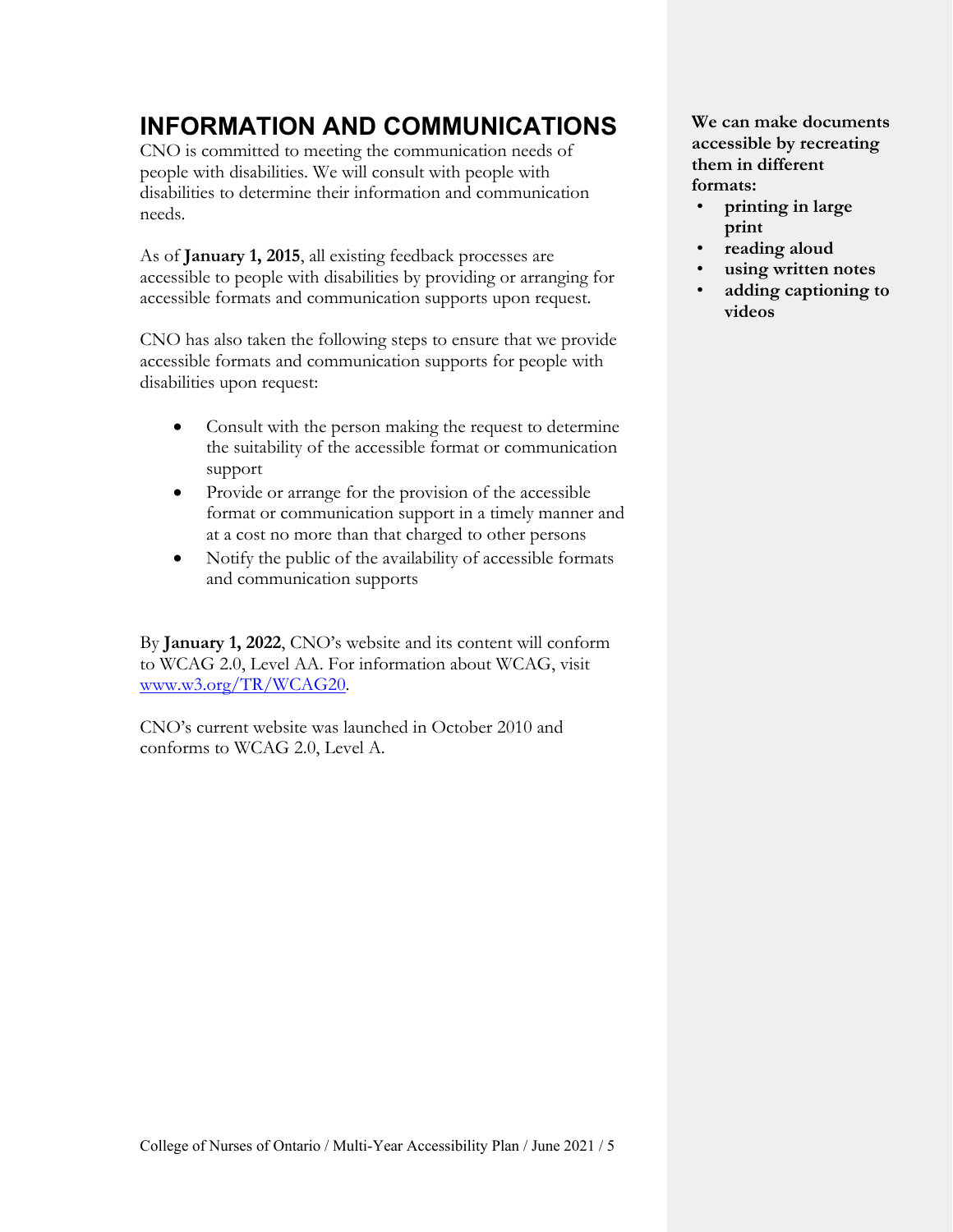### **EMPLOYMENT**

 As of January 1, 2012, CNO put in place a process to address the needs of employees with disabilities in the event of an emergency. Employees with disabilities are provided with individualized, accessible emergency response information when needed.

CNO is also committed to ensuring fair and accessible employment practices across all stages of the employment life cycle to allow employees to reach their full potential.

We will take the following steps by **January 1, 2016** to accommodate people with disabilities during the recruitment, assessment and hiring processes:

- Include reference to our accommodation policy in job postings and on CNO's website under the careers section
- Review our current recruitment policies and making changes as needed to enhance accessibility
- Remove barriers from job postings, including ensuring that they are in clear language
- Advise applicants about the availability of accommodations if needed during the recruitment process
- Consult with job applicants who request accommodations during the recruitment process in order to support them in relation to the materials or process used
- • Notify successful candidates of our accommodation policies when offering employment

 the accessibility needs of employees with disabilities are taken into account: By **January 1, 2016**, we will also take the following steps to ensure

- New employees will be provided with information regarding our policies for accommodation of employees with disabilities as part of the orientation plan
- intranet and any changes to these policies will be • Policies regarding the provision of accommodations for employees with disabilities will be posted on CNO's communicated to employees when they occur
- consult with the employee to determine the most suitable • Where requested, employees with disabilities will be provided with accessible formats and communication supports as needed in order to perform their job. We will supports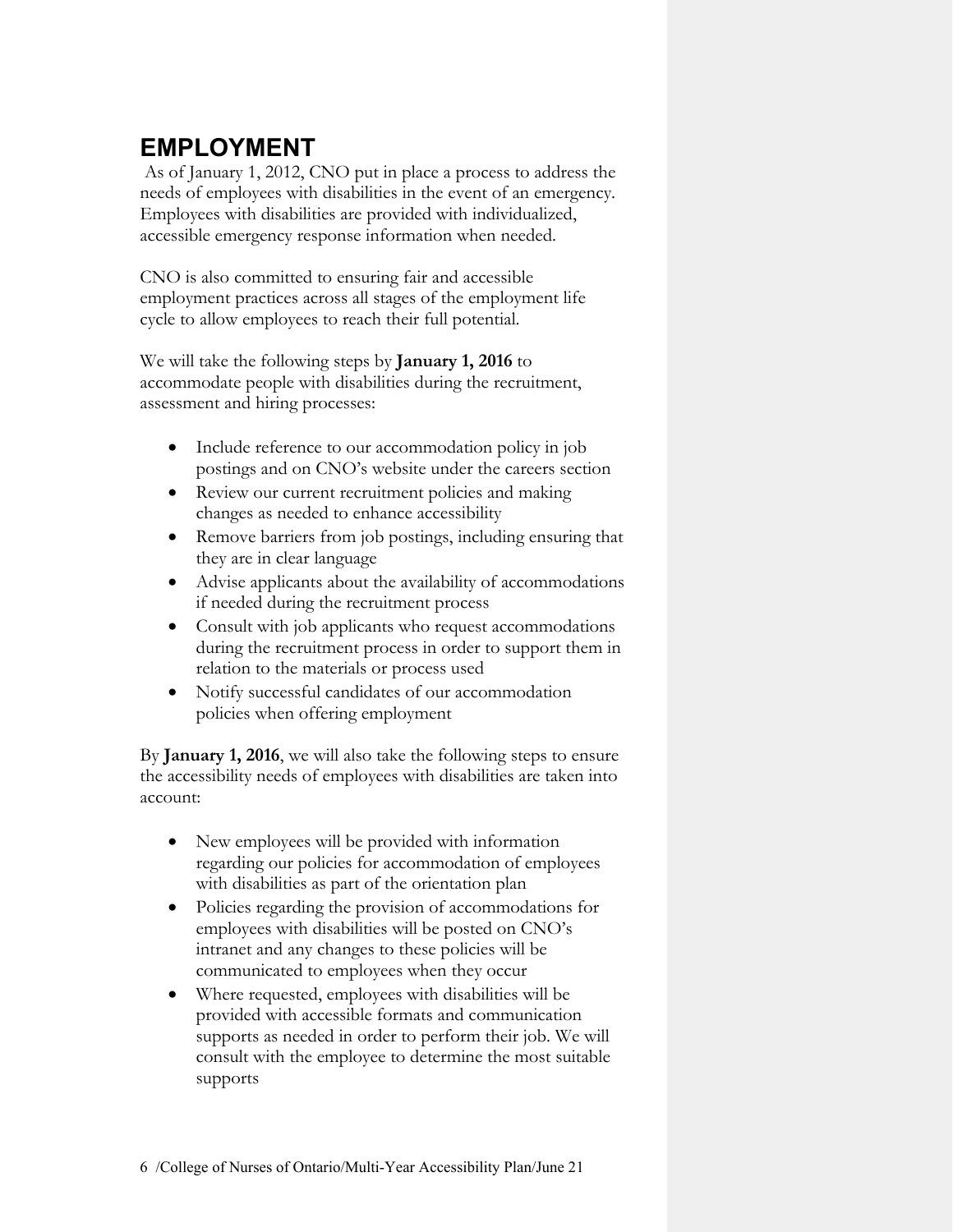- CNO will develop a written process for the development of documented individual accommodation plans, which will include:
	- o How an employee can participate in the development of the plan;
	- o How the employee will be assessed on an individual basis;
	- o The manner in which the employer may request an evaluation by outside medical or other experts to determine if and how accommodation can be achieved;
	- o How the employee may obtain assistance from a representative from the workplace in the development of the plan;
	- o The steps taken to protect the privacy of the employee's personal information;
	- o The frequency with which the plan will be reviewed and updated and how it will be done;
	- o The manner in which reasons for denial, if any, will be provided; and
	- o How the plan will be provided to the employee in a way that takes into account the employees accessibility needs
- Individual accommodation plans will include, if requested, information regarding accessible formats and communication supports provided, individualized workplace emergency response information, and any other accommodation that is to be provided
- CNO will have in place a documented return to work process for its employees who have been absent from work due to a disability and are returning with disabilityrelated accommodations
- Performance management and career development and advancement will take into account the needs of employees with disabilities
- Managers will be provided with guidance on:
	- o Understanding and accommodating various types of disabilities and their impact on work performance
	- o Understanding employer obligations to provide employment accommodation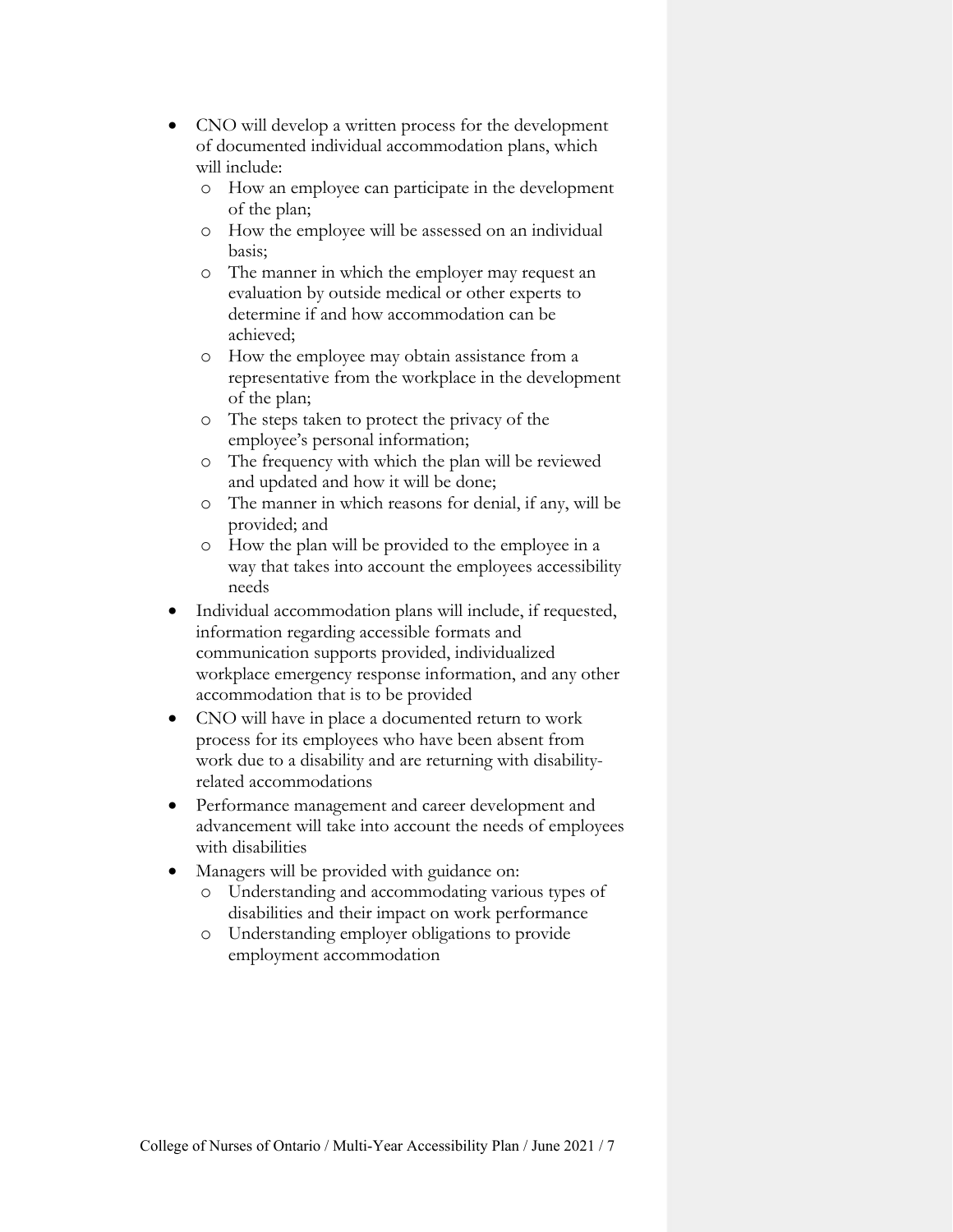### **FEEDBACK**

 more are on the way. CNO is committed to making accessibility throughout the organization a reality. Many of our initiatives are in full motion and

We would like to hear from you.

We welcome any comments and suggestions about the manner in which CNO provides its services, including whether our services were accessible.

This plan is available in accessible formats upon request. For an alternative format, please contact:

**Phone:** 416 928-0900 **Toll Free:** 1 800 387-5526 **Mail:** College of Nurses of Ontario 101 Davenport Rd. Toronto, ON M5R 3P1 Attn: Manager, Customer Service

Email: cno@cnomail.org

 **law. It will establish A proposed Accessibility Standard for the Built Environment is not yet requirements for identifying, removing and preventing barriers to accessibility in public spaces across Ontario.** 

 **finalized, CNO will When this standard is ensure that it complies with any applicable requirements.** 

**Since 1985 when 101 Davenport Road was first constructed, CNO has been ahead of accessibility requirements and each renovation incorporates accessibility features when applicable.**